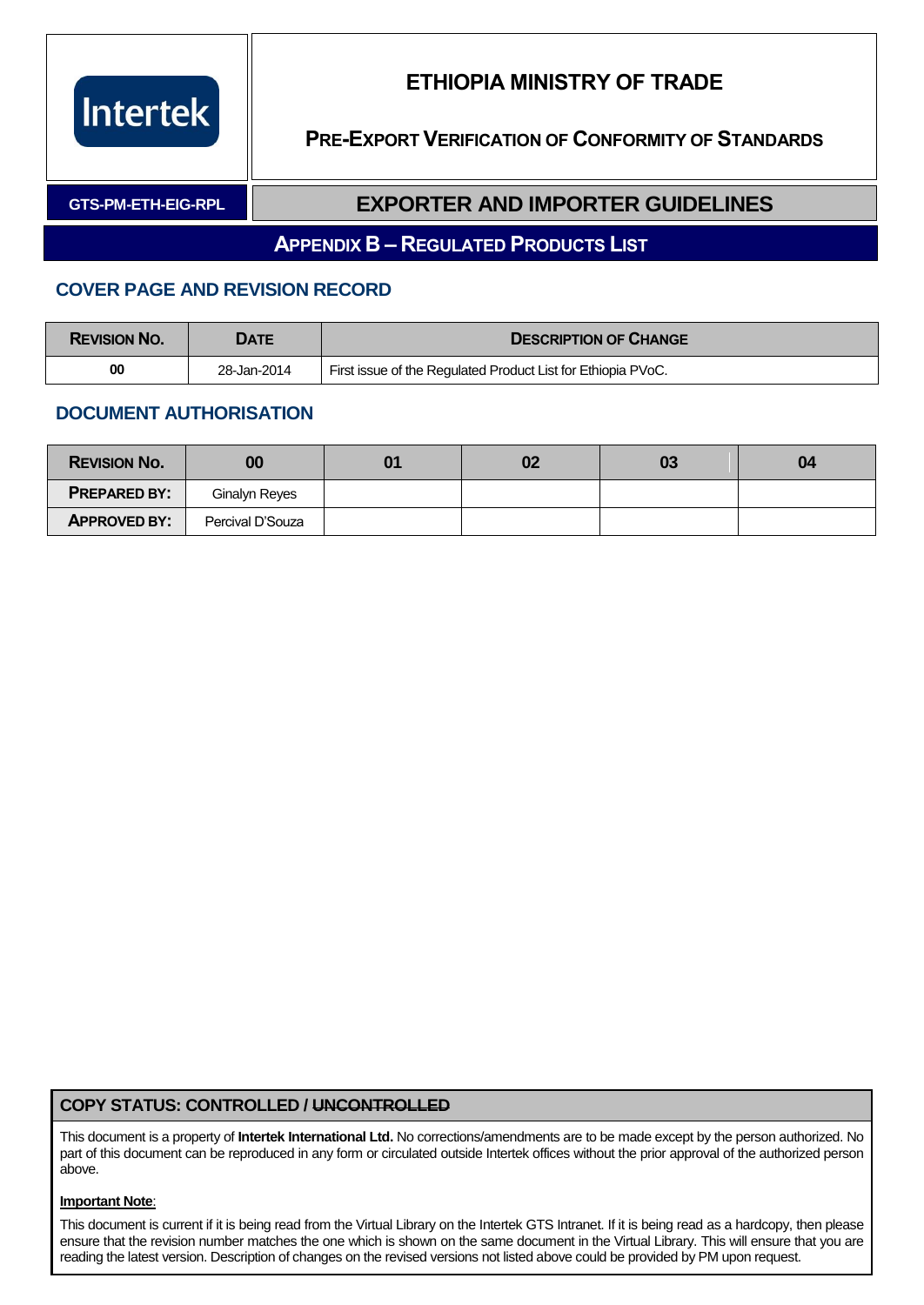# Intertek

## **ETHIOPIA MINISTRY OF TRADE**

### **PRE-EXPORT VERIFICATION OF CONFORMITY OF STANDARDS**





**ISSUED: 28-Jan-14**

#### **EXPORTER AND IMPORTER GUIDELINES**

**APPENDIX B – REGULATED PRODUCTS LIST**

### **GROUP I - RUBBER AND PLASTIC PRODUCTS**

| <b>PRODUCT</b>  | HS CODE | <b>PRODUCT NAME</b>           | APPLICABLE ETHIOPIAN STANDARDS                                |                  |
|-----------------|---------|-------------------------------|---------------------------------------------------------------|------------------|
| <b>CATEGORY</b> |         |                               | <b>TITLE</b>                                                  | <b>REFERENCE</b> |
| I-01            | 3920.10 | Low density polyethylene film | Low density polyethylene film. General<br><b>Requirements</b> | CES 41-2013      |

## **GROUP II - ELECTRICAL PRODUCTS**

| <b>PRODUCT</b>  | <b>HS CODE</b> | <b>PRODUCT NAME</b>                                                                               | APPLICABLE ETHIOPIAN STANDARDS                                                                                                                                            |                                                                                |              |
|-----------------|----------------|---------------------------------------------------------------------------------------------------|---------------------------------------------------------------------------------------------------------------------------------------------------------------------------|--------------------------------------------------------------------------------|--------------|
| <b>CATEGORY</b> |                |                                                                                                   | <b>TITLE</b>                                                                                                                                                              | <b>REFERENCE</b>                                                               |              |
| $II-01$         | 9405           | Luminaries                                                                                        | Luminaries - Part 1 - General Requirements<br>and tests                                                                                                                   | CES 106-2013                                                                   |              |
|                 |                | PVC insulated cables of rated<br>voltage up to and including<br>450/750 V                         | Polyvinyl chloride insulated cables of rated<br>voltage up to and including 450/750V                                                                                      | CES 110-2013                                                                   |              |
|                 |                | PVC insulated cables -<br>Flexible cables screened or<br>unscreened with two or more<br>conductor | Polyvinyl Chloride insulated cables of rated<br>voltages up to and including 450/750V - Part 7:<br>flexible cables screened and unscreened with<br>two or more conductors | CES 107-2013                                                                   |              |
| $II-02$         | 8544           | PVC insulated cables -<br>Non-sheathed cables for fixed<br>wiring                                 | Polyvinyl chloride sheathed including cables for<br>fixed wiring of rated voltage up to and including<br>450/750V                                                         | CES 111-2013                                                                   |              |
|                 |                | PVC insulated cables -<br>Sheathed cables for fixed<br>wiring                                     | Polyvinyl chloride sheathed including cables for<br>fixed wiring of rated voltage up to and including<br>450/750V                                                         | CES 112-2013                                                                   |              |
|                 |                | PVC insulated cables -<br>Flexible cables (cords)                                                 | Polyvinyl chloride sheathed including cables for<br>fixed wiring of rated voltage up to and including<br>450/750V                                                         | CES 113-2013                                                                   |              |
|                 |                | PVC insulated cables - Lift<br>cables and cables for flexible<br>connections                      | Polyvinyl chloride insulated lift cables and<br>cables for flexible connections of rated voltage<br>up to and including 450/750V                                          | CES 114-2013                                                                   |              |
|                 | 8539.3         |                                                                                                   | Self Ballasted Lamps For General Lighting<br>services - safety requirements                                                                                               | CES 108-2013                                                                   |              |
|                 |                |                                                                                                   | Self ballasted lamps                                                                                                                                                      | Self-ballasted lamps for general lighting<br>services performance requirements | CES 116-2013 |
| $II-03$         | 8539.2         | Tungsten filaments lamps                                                                          | Tungsten Filament Lamps For Domestic And<br>Similar General Lighting Purposes-Performance<br>Requirements                                                                 | CES 109-2013                                                                   |              |
|                 |                | Incandescent lamps                                                                                | Incandescent lamps - Safety specification                                                                                                                                 | CES 115-2013                                                                   |              |
|                 | 8539.3         | Double capped fluorescent                                                                         | Double-Capped Fluorescent Lamps -<br><b>Performance Specifications</b>                                                                                                    | CES 118-2013                                                                   |              |
|                 |                | lamps                                                                                             | Double - Capped Fluorescent Lamps - Safety<br>Specification                                                                                                               | CES 117-2013                                                                   |              |
| $II-04$         | 8506           | <b>Primary Batteries</b>                                                                          | Primary Batteries - Part 1 - General<br>Requirements                                                                                                                      | CES 103-2013                                                                   |              |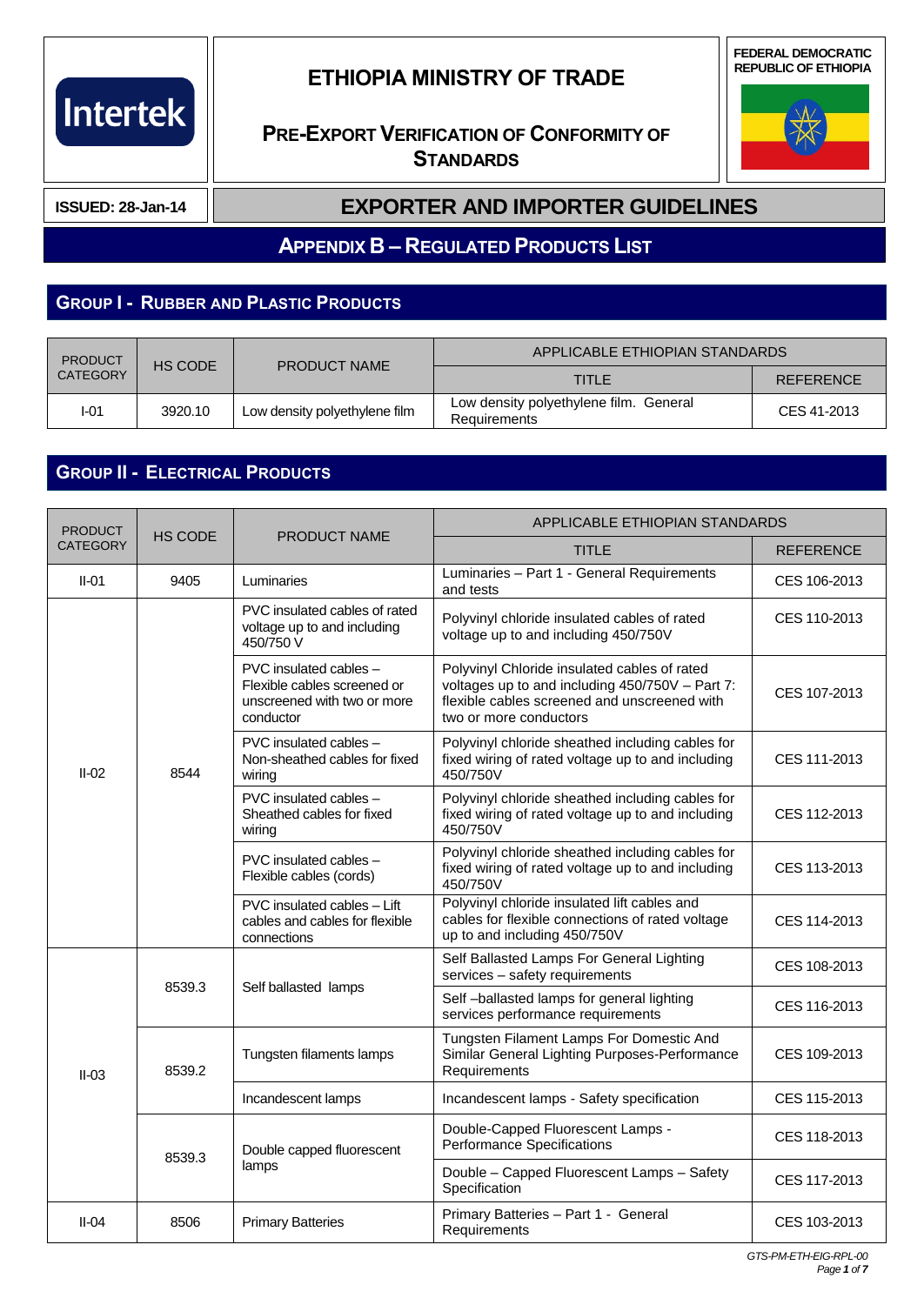

**FEDERAL DEMOCRATIC REPUBLIC OF ETHIOPIA**

## **PRE-EXPORT VERIFICATION OF CONFORMITY OF STANDARDS**



**ISSUED: 28-Jan-14**

#### **EXPORTER AND IMPORTER GUIDELINES**

#### **APPENDIX B – REGULATED PRODUCTS LIST**

#### **GROUP III - CONSTRUCTION MATERIALS**

| <b>PRODUCT</b>  |                     | <b>PRODUCT NAME</b>                                      | APPLICABLE ETHIOPIAN STANDARDS                                                                              |                  |  |
|-----------------|---------------------|----------------------------------------------------------|-------------------------------------------------------------------------------------------------------------|------------------|--|
| <b>CATEGORY</b> | <b>HS CODE</b>      |                                                          | <b>TITLE</b>                                                                                                | <b>REFERENCE</b> |  |
|                 |                     | <b>IRON OR STEEL PRODUCTS</b>                            |                                                                                                             |                  |  |
|                 | 7317                | <b>Nails</b>                                             | <b>Nails-Steel Wire Nails</b>                                                                               | CES 33-2013      |  |
|                 | 7213                | Steel wire - Cold drawn mild<br>steel wire               | Steel Wire-Cold Drawn Mild Steel Wire For The<br>Manufacture Of Nails                                       | CES 32-2013      |  |
|                 | 7210.30,<br>7210.40 | Galvanized steel sheets -<br>Plain and corrugated        | Galvanized Steel Sheets (Plain and Corrugated)<br>- Specification                                           | CES 40-(2012)    |  |
| $III-01$        | 7213.9              | Steel for the reinforcement of<br>concrete - Plain bars  | Steel for the reinforcement of concrete. Part 1:<br>Plain bars                                              | CES 100-2013     |  |
|                 | 7213.1              | Steel for the reinforcement of<br>concrete - Ribbed bars | Steel for the reinforcement of concrete. Part 2:<br><b>Ribbed bars</b>                                      | CES 101-2013     |  |
|                 | 7210, 7212          | Continuous hot-dip aluminum/<br>zinc coated steel sheets | Continuous hot-dip aluminium /zinc coated steel<br>sheet of commercial, drawing and structural<br>qualities | CES 45-2013      |  |
|                 | 7313                | Galvanized mild steel barbed<br>wire                     | Galvanized mild steel barbed wire                                                                           | CES 75-2013      |  |
|                 |                     | <b>CEMENT AND LIME PRODUCTS</b>                          |                                                                                                             |                  |  |
| $III-02$        | 2523.29             | Cement                                                   | Cement-Part1:Composition,Specifications And<br><b>Conformity Criteria For Common Cement</b>                 | CES 28-2013      |  |
|                 | 2522.20             | Hydrated lime                                            | Hydrated lime-General requirements                                                                          | CES 39-2013      |  |
|                 | 2522.10             | Quicklime                                                | Quicklime - General Requirements                                                                            | CES 104-2013     |  |
|                 |                     | CONCRETE AND CONCRETE AGGREGATE<br><b>PRODUCTS</b>       |                                                                                                             |                  |  |
| $III-03$        | 2517.10             | Concrete aggregates                                      | Normal Concrete Aggregates                                                                                  | CES 23-2013      |  |
|                 | 6810                | Hollow concrete blocks                                   | Hollow Concrete Blocks And Beam Tiles                                                                       | CES 24-2013      |  |
|                 | 6810                | Concrete sewer pipes and<br>beam tiles                   | <b>Concrete Sewer Pipes</b>                                                                                 | CES 25-2013      |  |
| $III-04$        |                     | NON-CONCRETE CONSTRUCTION<br><b>MATERIALS</b>            |                                                                                                             |                  |  |
|                 | 6815                | Clay bricks, solid clay bricks                           | Clay Bricks Solid Clay Bricks Specification                                                                 | CES 26-2013      |  |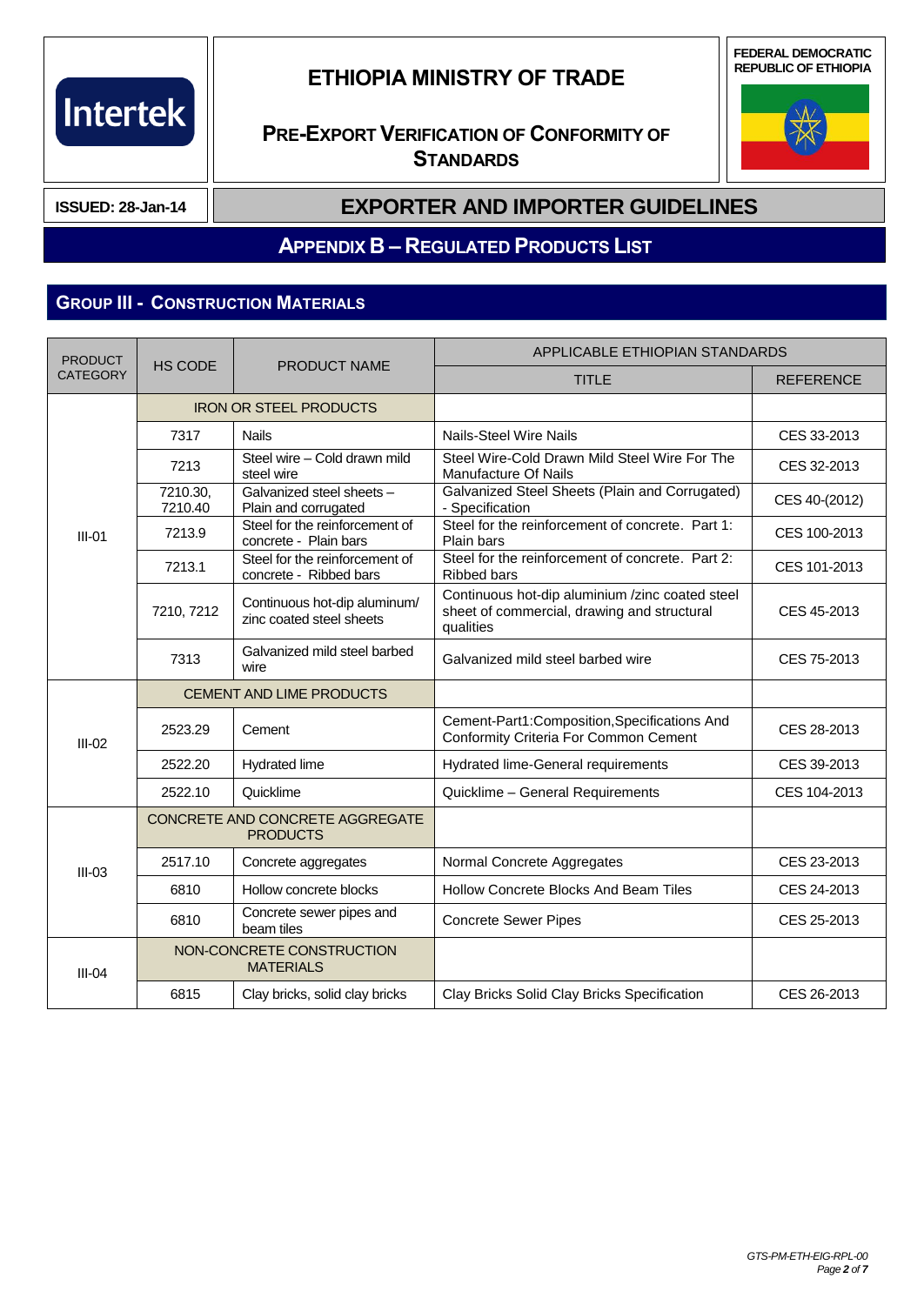

**FEDERAL DEMOCRATIC REPUBLIC OF ETHIOPIA**

## **PRE-EXPORT VERIFICATION OF CONFORMITY OF STANDARDS**



**ISSUED: 28-Jan-14**

#### **EXPORTER AND IMPORTER GUIDELINES**

**APPENDIX B – REGULATED PRODUCTS LIST**

## **GROUP IV - CHEMICAL AND COSMETIC PRODUCTS**

| <b>PRODUCT</b>  | <b>HS CODE</b> | <b>PRODUCT NAME</b>                            | APPLICABLE ETHIOPIAN STANDARDS                                      |                  |  |
|-----------------|----------------|------------------------------------------------|---------------------------------------------------------------------|------------------|--|
| <b>CATEGORY</b> |                |                                                | <b>TITLE</b>                                                        | <b>REFERENCE</b> |  |
|                 |                | <b>FERTILIZERS</b>                             |                                                                     |                  |  |
|                 | 3102.21        | Ammonium sulphate                              | Fertilizers Ammonium Sulphate-Specification                         | CES 59-2013      |  |
|                 | 3102.29        | Ammonium sulphate nitrate                      | Fertilizers Ammonium Sulphate nitrate -<br>Specification            | CES 60-2013      |  |
|                 | 3102, 3105     | Urea                                           | Fertilizer - Urea-Specification                                     | CES 61-2013      |  |
|                 | 3103           | Single super phosphate                         | Fertilizers Single Superphosphate-Specification                     | CES 62-2013      |  |
|                 | 3102, 3105     | Triple super phosphate                         | Fertilizers Triple Superphosphate Specification                     | CES 63-2013      |  |
| $IV-01$         | 3104, 3105     | Potassium chloride (Muriate of<br>Potash)      | Fertilizers-Potassium chloride (Muriate of<br>Potash)-Specification | CES 64-2013      |  |
|                 | 3104, 3105     | Potassium sulphate (Sulphate<br>of Potash)     | Fertilizer-Potassium Sulphate (Sulphate of<br>Potash)-Specification | CES 65-2013      |  |
|                 | 3105.30        | Diammonium phosphate<br>(DAP)                  | Fertilizers-Diammonium Phosphate (DAP)-<br>Specification            | CES 66-2013      |  |
|                 | 3105           | Ammonium phosphate<br>sulphate                 | Fertilizers Ammonium phosphate Sulphate-<br>Specification           | CES 67-2013      |  |
|                 | 3105           | Compound fertilizers                           | Compound fertilizers -Specification                                 | CES 68-2013      |  |
|                 | 3101           | Bone meal - Raw                                | Fertilizers Bone Meal, raw - Specification                          | CES 69-2013      |  |
| $IV-02$         | 3605           | <b>Matches</b>                                 | Matches-Specification                                               | CES 31-2013      |  |
|                 |                | <b>COSMETIC RELATED PRODUCTS</b>               |                                                                     |                  |  |
| $IV-03$         | 3401           | Carbolic soap                                  | Carbolic Soap-Specification                                         | CES 43-2013      |  |
|                 | 3401.11        | Toilet soap                                    | Toilet Soap- Specification                                          | CES 44-2013      |  |
|                 | 3401           | Bathing bars                                   | <b>Bathing Bars - Specification</b>                                 | CES 123-2013     |  |
|                 |                | DETERGENT RELATED PRODUCTS                     |                                                                     |                  |  |
|                 | 3401           | Laundry soap                                   | Laundry Soap Specification                                          | CES 42-2013      |  |
| $IV-04$         | 3402           | Synthetic laundry detergent                    | Synthetic Laundry Detergent for household use<br>specification      | CES 105-2013     |  |
|                 | 3402           | Laundry detergent bars                         | Laundry Detergent Bars for Household Use -<br>Specification         | CES 120-2013     |  |
|                 | 3401.20        | Liquid household hand<br>dishwashing detergent | Liquid household hand dishwashing detergent -<br>Specification      | CES 121-2013     |  |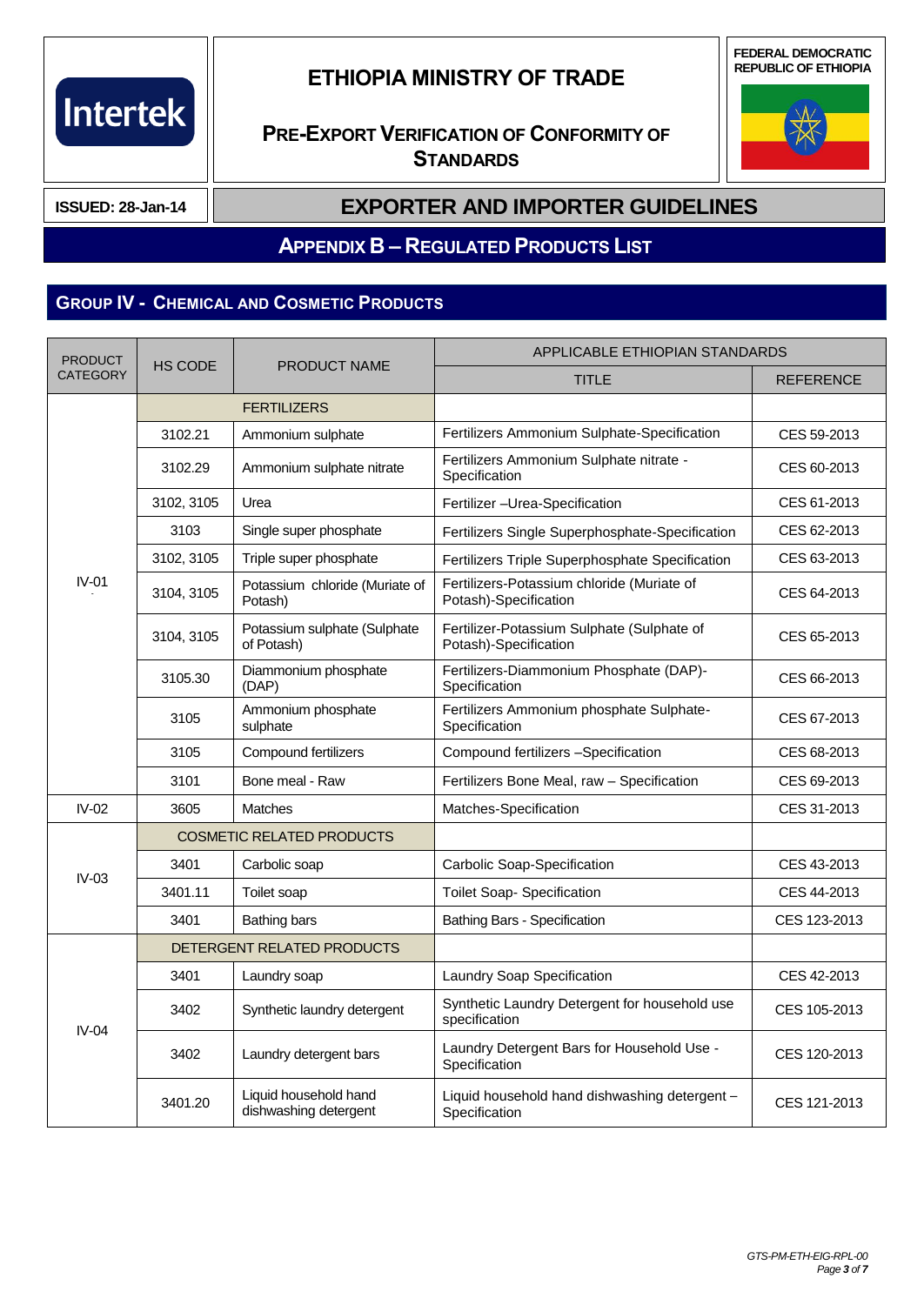

### **PRE-EXPORT VERIFICATION OF CONFORMITY OF STANDARDS**





**ISSUED: 28-Jan-14**

#### **EXPORTER AND IMPORTER GUIDELINES**

**APPENDIX B – REGULATED PRODUCTS LIST**

#### **GROUP V - HEALTH PROTECTION AND SAFETY PRODUCTS**

| <b>PRODUCT</b><br>HS CODE<br><b>CATEGORY</b> |      | <b>PRODUCT NAME</b>     | APPLICABLE ETHIOPIAN STANDARDS          |             |
|----------------------------------------------|------|-------------------------|-----------------------------------------|-------------|
|                                              |      | <b>TITLE</b>            | <b>REFERENCE</b>                        |             |
|                                              |      | EYE PROTECTIVE PRODUCTS |                                         |             |
| $V-01$                                       | 9004 | Eye protective device   | Industrial Safety-Eye Protective Device | CES 34-2013 |
|                                              |      | Eye protector           | Industrial Safety-Eye Protector         | CES 35-2013 |

#### **GROUP VI - LEATHER AND TEXTILE PRODUCTS**

| <b>PRODUCT</b><br><b>HS CODE</b><br><b>CATEGORY</b> |                                                                                                                       | PRODUCT NAME                                                   | APPLICABLE ETHIOPIAN STANDARDS                                                            |                  |
|-----------------------------------------------------|-----------------------------------------------------------------------------------------------------------------------|----------------------------------------------------------------|-------------------------------------------------------------------------------------------|------------------|
|                                                     |                                                                                                                       |                                                                | <b>TITLE</b>                                                                              | <b>REFERENCE</b> |
|                                                     |                                                                                                                       | SKIN, HIDES AND LEATHER PRODUCTS                               |                                                                                           |                  |
|                                                     | 4102, 4103                                                                                                            | Sheep and goat skins                                           | Raw Hides And Skins Grading Of Sheep And<br>Goat Skins By Appearance, Mass And Size       | CES 11-2013      |
|                                                     | 4105.10,                                                                                                              | Wet-blue chrome tanned<br>sheep and calfskins and goat         | Leather-Wet-blue chrome tanned sheep and<br>calfskins, and goat - Specification           | CES 46-2013      |
|                                                     | 4104, 4107,<br>4103, 4113                                                                                             | Chrome tanned sheep, goat,<br>calfskins and hide crust leather | Leather - Chrome tanned sheep , goat, calfskins<br>and hide crust leather - Specification | CES 47-2013      |
| $VI-01$                                             | 4106,, 4113                                                                                                           | Chrome crust suede                                             | Leather - Chrome crust suede                                                              | CES 48-2013      |
|                                                     | 4107                                                                                                                  | Finished shoe upper leather                                    | Leather - Hide Finished Shoe upper leather -<br>Specification                             | CES 49-2013      |
|                                                     | 4107                                                                                                                  | Lining leather                                                 | Leather - lining leather - Specification                                                  | CES 50-2013      |
|                                                     | 4107                                                                                                                  | Sole leather                                                   | Leather - Sole leather - Specification                                                    | CES 51-2013      |
|                                                     | 4101.20,<br>4101.50,<br>4101.90                                                                                       | Cattle hides and calfskins                                     | Grading Of Raw Cattle Hides And Calfskins By<br>Appearance And Mass                       | CES 29-2013      |
|                                                     | THREADS, YARNS AND FIBRES                                                                                             |                                                                |                                                                                           |                  |
| $VI-02$                                             | 5109.10,<br>5109.90,<br>5207.10,<br>5207.90,<br>$(5004-06,$<br>5106-10,<br>5205-07,<br>5306-08,<br>5406, 5509-<br>11) | Yarns                                                          | <b>Yarns-General Requirements</b>                                                         | CES 36-2013      |
|                                                     | 5204                                                                                                                  | Cotton sewing threads                                          | <b>Cotton Sewing Threads-General Requirements</b>                                         | CES 37-2013      |
|                                                     | 5203                                                                                                                  | Cotton fibres                                                  | <b>Cotton Fibres-General Requirements</b>                                                 | CES 38-2013      |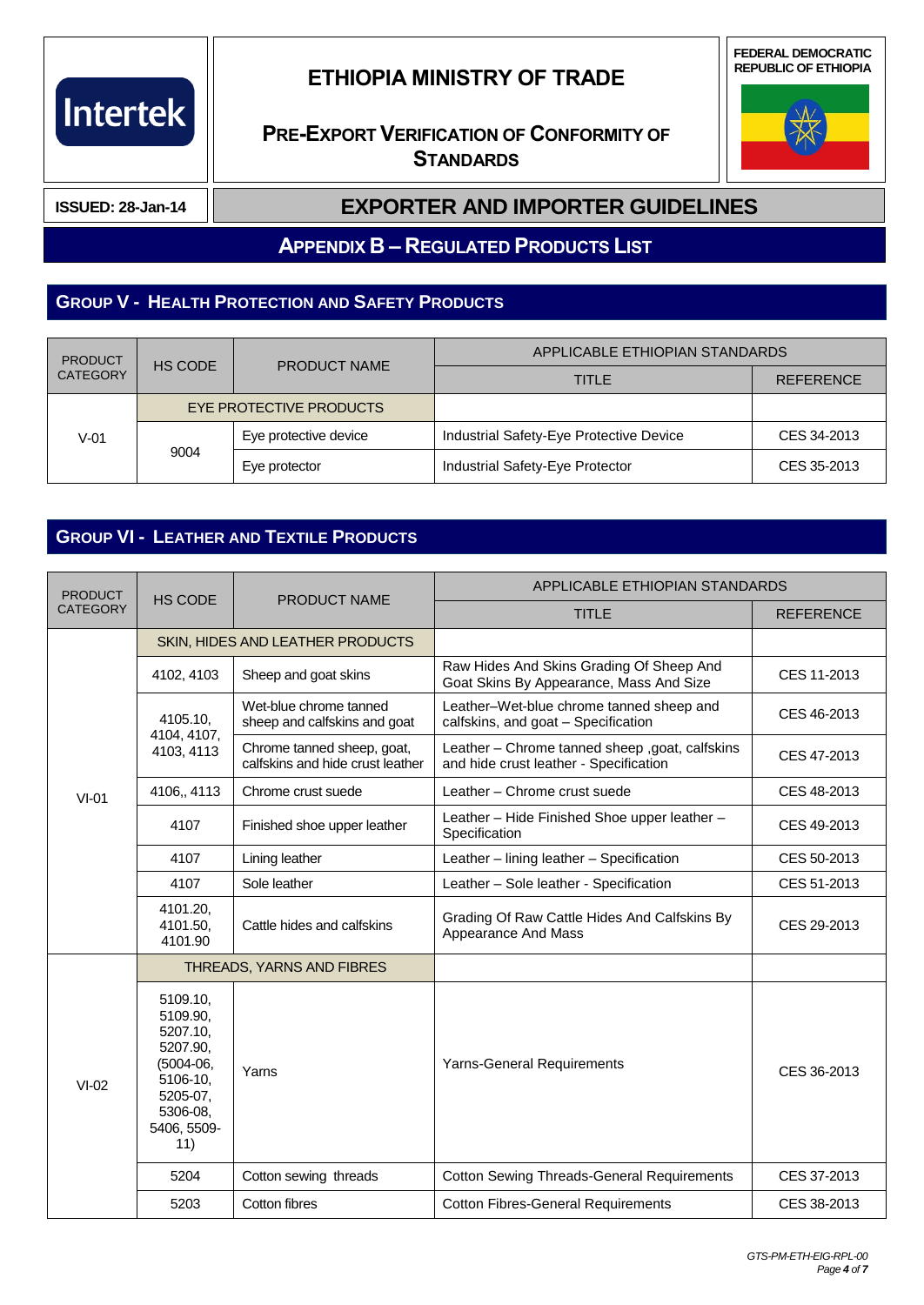

**PRE-EXPORT VERIFICATION OF CONFORMITY OF STANDARDS**





**ISSUED: 28-Jan-14**

#### **EXPORTER AND IMPORTER GUIDELINES**

#### **APPENDIX B – REGULATED PRODUCTS LIST**

## **GROUP VII - FOOD PRODUCTS**

| <b>PRODUCT</b><br><b>CATEGORY</b> | <b>HS CODE</b>             | <b>PRODUCT NAME</b>                | APPLICABLE ETHIOPIAN STANDARDS                                                     |                  |
|-----------------------------------|----------------------------|------------------------------------|------------------------------------------------------------------------------------|------------------|
|                                   |                            |                                    | <b>TITLE</b>                                                                       | <b>REFERENCE</b> |
|                                   |                            | GREEN COFFEE, OIL SEEDS AND PULSES |                                                                                    |                  |
|                                   | 0901.1                     | Green Coffee                       | Green Coffee-Quality Assessment                                                    | CES 22-2013      |
|                                   | 12                         | Oil seeds                          | Oilseeds-Specification                                                             | CES 05-2013      |
| $VII-01$                          |                            |                                    | Oilseeds - Method of Packing                                                       | CES 06-2013      |
|                                   | 0708                       | Pulses grading of beans            | Pulses-Grading Of Beans                                                            | CES 07-2013      |
|                                   | 0713.40                    | Pulses grading of lentils          | Pulses-Grading Of Lentils                                                          | CES 08-2013      |
|                                   | 071320                     | Pulses grading of chickpeas        | Pulses Grading Of Chickpeas                                                        | CES 09-2013      |
|                                   | 0713.10                    | Pulses grading of dry peas         | Pulses-Grading Of Dry Peas                                                         | CES 10-2013      |
|                                   | <b>ALCOHOLIC BEVERAGES</b> |                                    |                                                                                    |                  |
| <b>VII-02</b>                     | 2203                       | <b>Beer</b>                        | <b>Beer Specification</b>                                                          | CES 52-2013      |
|                                   | 2204, 2205                 | Natural wines                      | Natural Wines-Specification                                                        | CES 71-2013      |
|                                   | 2205                       | Vermouth                           | Vermouth- Specification                                                            | CES 72-2013      |
|                                   |                            | NON-ALCOHOLIC BEVERAGES            |                                                                                    |                  |
|                                   | 2202.1                     | Soft drinks                        | Soft Drinks Specification                                                          | CES 53-2013      |
|                                   | 2202.9                     | Citrus fruit                       | <b>Citrus Fruit-Specification</b>                                                  | CES 30-2013      |
| $VII-03$                          | 2202.9                     | Nectars of certain citrus fruits   | Nectars of certain citrus fruits Specification                                     | CES 55-2013      |
|                                   | 2009.1                     | Concentrated orange juice          | Concentrated orange juice - Specification                                          | CES 56-2013      |
|                                   | 2009.3                     | Natural citrus juice               | Natural citrus Juice (in sealed containers) -<br>Specification                     | CES 57-2013      |
|                                   | 2001                       | Canned fruits and vegetables       | Canned fruits and vegetables preserved by heat<br>processing -General requirements | CES 74-2013      |
|                                   |                            | <b>WATER</b>                       |                                                                                    |                  |
| $VII-04$                          | 2201.1                     | Bottled drinking water             | Bottled Drinking water- Specification                                              | CES 99-2013      |
|                                   | 2201.1                     | Drinking water                     | Drinking water Specification                                                       | CES 58-2013      |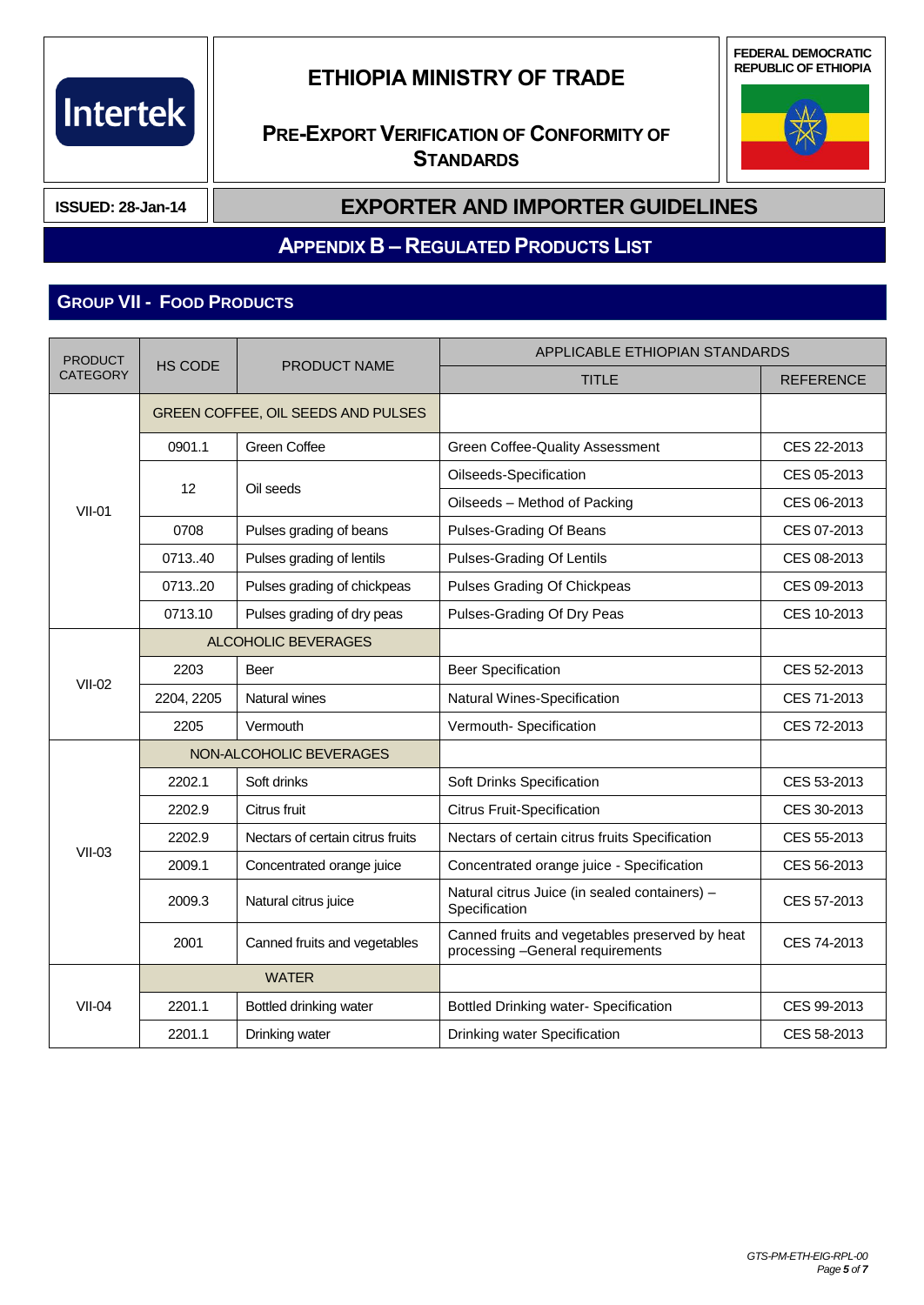# Intertek

## **ETHIOPIA MINISTRY OF TRADE**

**FEDERAL DEMOCRATIC REPUBLIC OF ETHIOPIA**

## **PRE-EXPORT VERIFICATION OF CONFORMITY OF STANDARDS**



**ISSUED: 28-Jan-14**

### **EXPORTER AND IMPORTER GUIDELINES**

#### **APPENDIX B – REGULATED PRODUCTS LIST**

## **GROUP VII - FOOD PRODUCTS (CONTINUED)**

| <b>PRODUCT</b>  |                | PRODUCT NAME                   | APPLICABLE ETHIOPIAN STANDARDS          |                  |
|-----------------|----------------|--------------------------------|-----------------------------------------|------------------|
| <b>CATEGORY</b> | <b>HS CODE</b> |                                | <b>TITLE</b>                            | <b>REFERENCE</b> |
|                 |                | <b>FRUITS AND VEGETABLES</b>   |                                         |                  |
|                 | 0808.10        | Fresh apples                   | Apples - Specification                  | CES 76-2013      |
|                 | 0809.10        | Fresh apricots                 | Apricots - Specification                | CES 77-2013      |
|                 | 0809.30        | Fresh peaches                  | Peaches- Specification                  | CES 78-2013      |
|                 | 0814.00        | Grapefruit                     | Grapefruit - Specification              | CES 79-2013      |
|                 | 0803.00        | Bananas                        | Bananas - Specification                 | CES 80-2013      |
|                 | 0804.30        | Pineapples                     | Pineapples - Specification              | CES 81-2013      |
|                 | 0806.10        | Table grape                    | Table Grape - Specification             | CES 82-2013      |
|                 | 0706.10        | Carrots                        | Carrots - Specification                 | CES 83-2013      |
|                 | 0701.10        | Potatoes                       | Potatoes - Specification                | CES 84-2013      |
|                 | 0705.19        | <b>Head lettuces</b>           | Lettuces - Specification                | CES 85-2013      |
| <b>VII-05</b>   | 0810.90        | Fresh tomatoes                 | Fresh tomatoes - Specification          | CES 86-2013      |
|                 | 0710.22        | Green beans                    | Green Beans - Specification             | CES 87-2013      |
|                 | 0805.10        | Oranges                        | Oranges - Specification                 | CES 88-2013      |
|                 | 0805.20        | Mandarin and tangerine         | Mandarin and Tangerine                  | CES 89-2013      |
|                 | 0805.50        | Lemon                          | Lemon - Specification                   | CES 90-2013      |
|                 | 0805.50        | Lime                           | Lime - Specification                    | CES 91-2013      |
|                 | 0810.10        | <b>Strawberries</b>            | Strawberries - Specification            | CES 92-2013      |
|                 | 0703.10        | Onion                          | Onion - Specification                   | CES 93-2013      |
|                 | 0703.90        | Leeks                          | Leeks - Specification                   | CES 94-2013      |
|                 | 0703.20        | Garlic                         | Garlic - Specification                  | CES 95-2013      |
|                 | 0709.20        | Asparagus                      | Asparagus - Specification               | CES 96-2013      |
|                 | 0707.00        | Cucumber                       | Cucumber - Specification                | CES 97-2013      |
|                 | 0709.60        | Sweet pepper                   | Sweet Pepper - Specification            | CES 98-2013      |
|                 | 0708.10        | Peas                           | Peas - Specification                    | CES 122-2013     |
|                 |                | EDIBLE OILS AND FATS, OILSEEDS |                                         |                  |
|                 | 15             | Edible oils - Additives        | Edible Oils-Specification For Additives | CES 12-2013      |
|                 | 1514           | Rapeseed oil                   | Rapeseed Oil-Specification              | CES 13-2013      |
|                 | 1515.2         | Maize oil                      | Maize Oil-Specification                 | CES 14-2013      |
| $VII-06$        | 1508           | Groundnut (Peanut) oil         | Groundnut(Peanut) Oil-Specification     | CES 16-2013      |
|                 | 1515.50        | Sesame seed oil                | Sesame seed Oil-Specification           | CES 15-2013      |
|                 | 1512           | Sunflower seed oil             | Sunflower Seed Oil-Specification        | CES 17-2013      |
|                 | 1515.1         | Linseed oil                    | Linseed Oil-Specification               | CES 18-2013      |